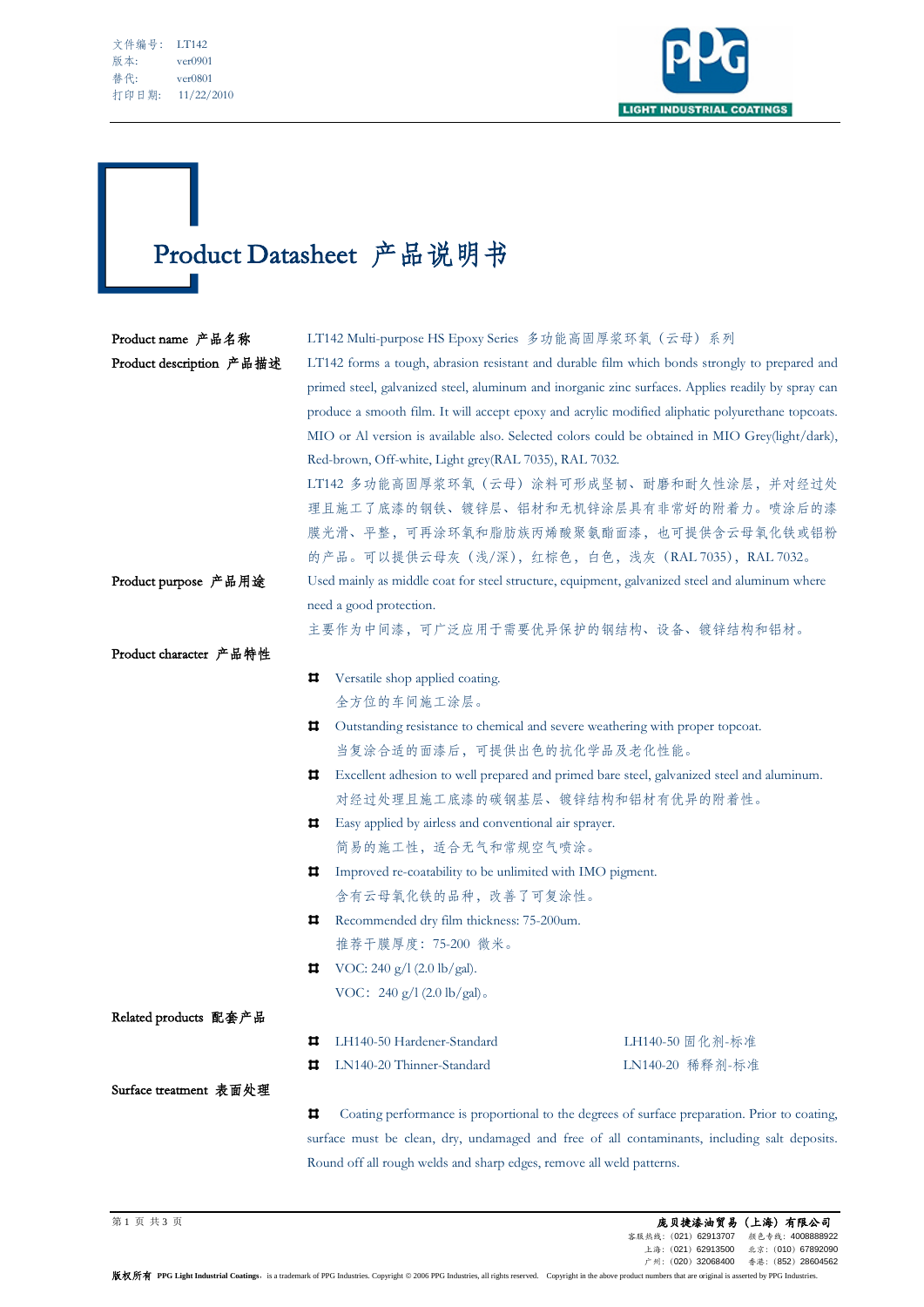

涂层的最终性能与表面处理的程度成正比。表面必须清洁、干燥、无任何污染物,包括 盐分等。对所有锐边和焊缝进行倒圆,打磨除去焊接飞溅物。

Steel: New, without pits or depressions, blast SSPC-SP6 (Sa2). Previously painted or pitted steel, blast SSPC-SP10 (Sa2.5). Blast to achieve 25-50 microns. Apply the primer as soon as possible to prevent the flash rusting on blasted and clean steel surface.

钢材:新,无麻坑或压痕,喷砂处理达 SSPC-SP6(Sa2);生锈和有麻坑的表面,喷砂处 理达到 SSPC-SP10 (Sa2.5);喷砂后表面粗糙度范围建议在 25~50 微米。处理好的清洁表 面要尽快施工底漆以防止出现闪锈。

Ħ Primed substrate: dry and without contamination; Weathered, remove any zinc salt or contamination with mechanical grinding and obtain the necessary roughness, clean with P850-14/1402.

施工底漆的结构:干燥、没有任何污染物;对于老化的底漆,机械打磨除去所有的锌盐 和其它污染物,并得到一定的粗糙度,然后用 P850-14/1402 清洁剂清洗。

Inorganic zinc silicate primed substrate: mist coat application to avoid bubbling during application; Removal of zinc salt will be essential when applying to the aged primer, clean with P850-14/1402.

无机硅酸锌底漆:需用雾喷法以避免施工过程中产生气泡;当施工在老化的底漆上时, 必须除去所有锌盐,然后用 P850-14/1402 清洁剂清洗。

| Application methods         | Airless spray            |                |  |
|-----------------------------|--------------------------|----------------|--|
| 施工方法                        | 无气喷涂                     |                |  |
| Mixing ratio(V/V) 混合比例 (体积) |                          | 4/1            |  |
| Volume Solid 体积固含量          | $80\% \pm 3$             |                |  |
| Thinner 稀释剂                 | LN140-20                 |                |  |
| Thinning ratio 稀释比例         | $0 - 10\%$               |                |  |
| Pot life 混合使用时间(21℃)        | 6 hours 6 小时             |                |  |
| Spraying distance (cm)      | $30 - 50$                |                |  |
| 喷涂距离 (cm/厘米)                |                          |                |  |
| Spraying nozzle (mm)        | $0.42 - 0.53$            |                |  |
| 喷涂口径 (毫米)                   |                          |                |  |
| Pressure 喷涂压力 (Mpa)         | $15 - 18$                |                |  |
| Flash-off 层闪时间              | $5 \sim 10$ min          | 5~10 分钟        |  |
| Flow time 流平时间              | $10 \sim 15$ min         | 10~15 分钟       |  |
|                             |                          | $21^{\circ}$ C |  |
|                             | Touch dry/指触干            | 3hour/小时       |  |
| Drying time 干燥时间            | Through/实子               | 8Hour/小时       |  |
|                             | Overcoating(Min.)/最短再涂间隔 | 8Hour/小时       |  |
|                             |                          |                |  |

## Application process 施工流程

## Important notes 注意事项:

Ħ. Apply a wet coat in even, parallel passes; overlap each pass 50 percent to avoid holidays, bare areas and pinholes. If required, cross spray at right angles to first pass.

应平行、均匀的喷涂,并保证 50%的压枪以保证避免出现针孔、漏涂等。如果需要,可在垂直方向再喷涂一次。